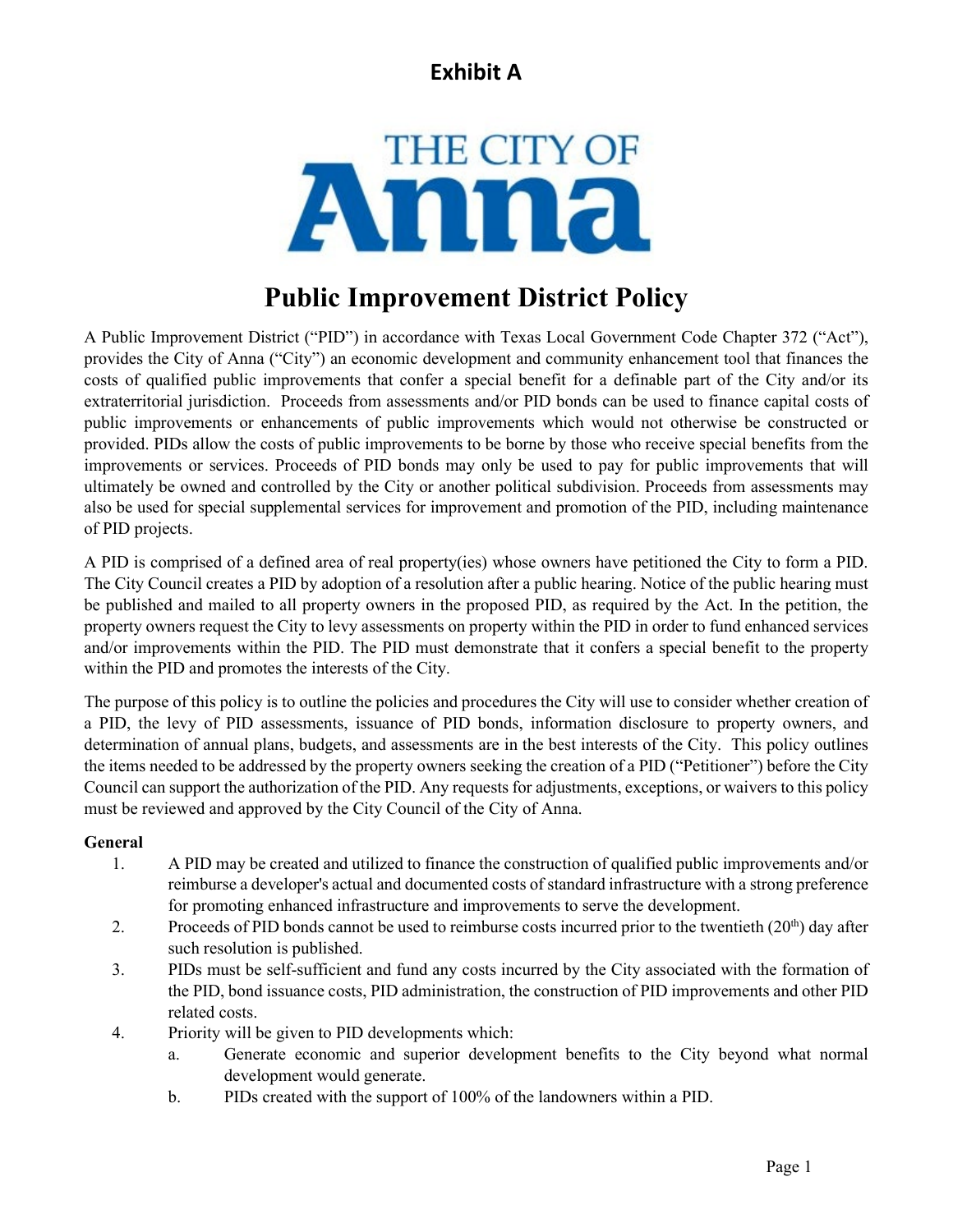- c. Provide for enhanced improvements in the public right of way (e.g., entryways. landscaping, fountains, specialty lighting, art, decorative and landscaped streets and sidewalks, bike lanes, multi-use trails, signage, etc.)
- d. Meet community needs (e.g., enhanced drainage improvements, parks and off- street public parking facilities, pedestrian connectivity, wastewater and/or water on or off-site improvements) including without limitation development's pro-rata share of off-site improvements and regional public facilities and services.
- e. Increase or enhance City's multimodal transportation and roadway plans.
- f. Exceed development requirements of the City; in particular, enhanced architectural standards, enhanced landscaping, enhanced amenities, and provide for superior design of lots or buildings.
- g. Protect and preserve natural amenities and environmental assets such as lakes, trees, creeks, ponds, floodplains, slopes, hills, and wildlife habitats.
- h. Protect and preserve existing historical buildings, features or places and preserve the community amenities or features that would otherwise be a special benefit to the community.
- i. Does not overlap the boundaries of another PID.
- 5. A PID's budget shall include sufficient funds to pay for all costs including but not limited to all administrative and/or operational costs associated with the administration, management, audit, disclosure and reporting of the PID.
- 6. Any requested adjustments and or deviations from the terms and conditions of the City's PID Policy shall be clearly requested and explained in, or submitted prior to or with, the PID petition for that PID. Any adjustments or deviations to be granted shall be at the sole discretion of the City Council.
- 7. The developer shall be responsible to prepay all assessments on property owned by the City of Anna, Anna ISD, and/or Collin County that are located in the boundaries of the PID.
- 8. Developers may be required to pay the assessments for land located in a PID owned by a religious institution, public entity, or political subdivision such as Collin County or the City of Anna.
- 9. The City reserves the right and shall select and retain the services of any professionals and/or consultants in association with the creation and administering of the PID including but not limited to financial advisor, bond counsel, underwriter, trustee, PID administrator, and appraiser.
- 10. The City Council will not take any action to commence the creation of a PID or other related development district prior to the approval of a final development agreement governing the development in question. A development agreement is a contract between the City and the developer and/or owner(s) of the property comprising a PID. Before the City may enter into a contract, the City must receive a disclosure of interested parties in accordance with Section 2252.908 of the Texas Government Code and rules adopted by the Texas Ethics Commission (Referenced: Form 1295) <https://www.ethics.state.tx.us/filinginfo/1295/>
- 11. A developer shall make a formal request for a PID and any other financial incentives before entering into any development agreement with the City unless this requirement is waived by the City Council for good cause shown.
- 12. Notwithstanding the foregoing or any other provision of this policy, if there is a conflict between this policy and a development agreement or other related agreement adopted by the City Council then such development agreement or other related agreement shall control.

# **Petition Requirements**

Petitions requesting creation of a PID must satisfy all statutory requirements under Chapter 372 of the Texas Local Government Code.

The City may require: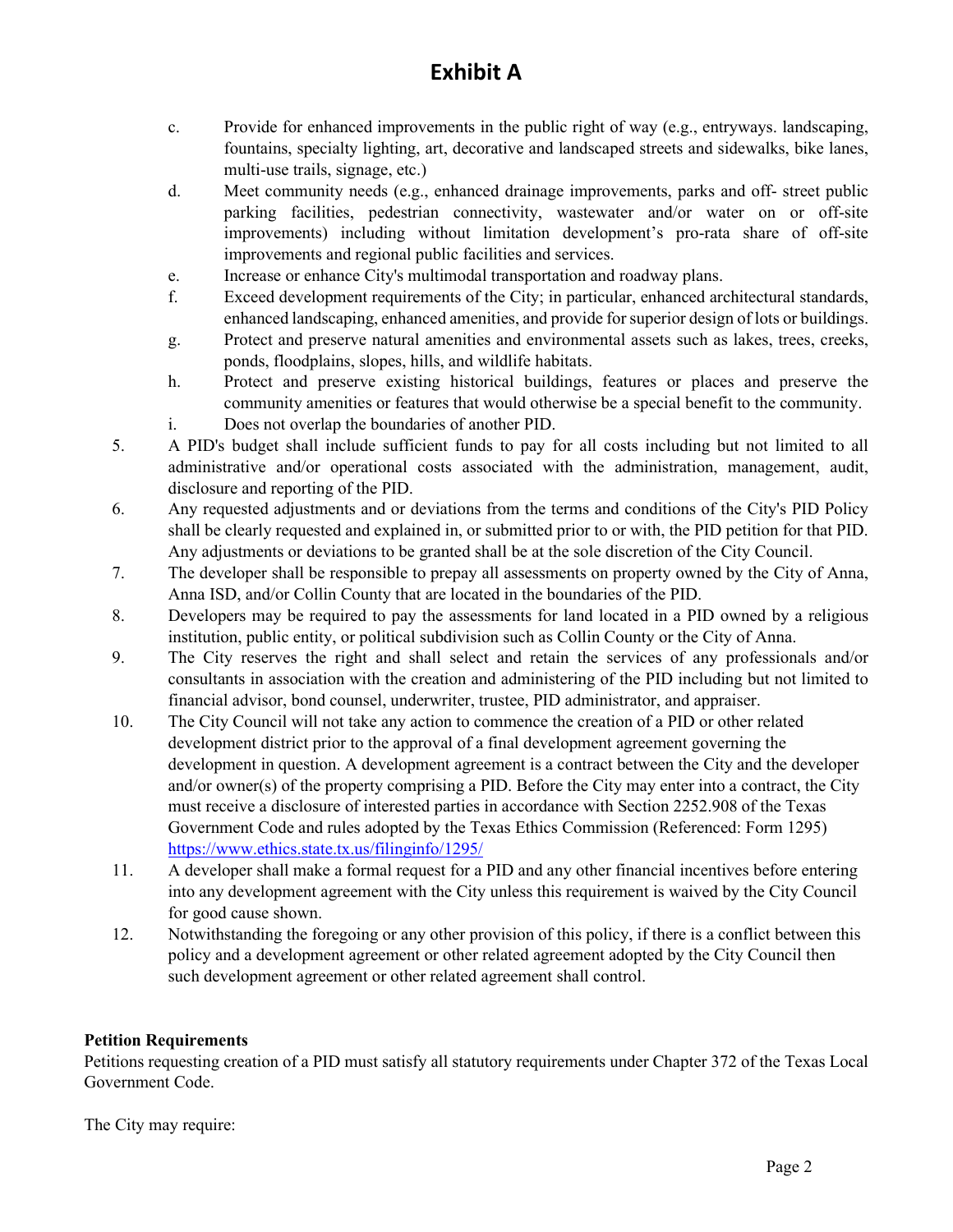- 1. Evidence that signatures of property owners were gathered not more than six months preceding the submittal of the petition.
- 2. Evidence that the petitioner's signatures meet the state law requirements, or the petition will be accompanied by a reasonable fee to cover the City's costs of signature verification.

In addition, the City may require that the petition set forth the following:

- 1. The maximum term of a PID assessment
- 2. Minimum appraised value to lien ratio
- 3. Maximum maturity of PID bonds
- 4. Maximum equivalent tax rate

### **Development Agreement**

The City Council will not take any action to commence the creation of a PID or other related development district prior to the approval of a final development agreement governing the development in question.

The following shall be provided to the City prior to the preparation of a development agreement:

- 1. The basic terms and conditions for creation of the PID, including the provision of special conferred benefit.
- 2. Indication of the estimated costs of proposed improvements, maximum assessment, maximum bond issuance, and maximum tax equivalent rate (in dollars, \$).
- 3. A section that clearly identifies the benefit of the PID to the affected property owners and to the City as a whole.
- 4. Completion of a disclosure form and the petitioner's qualifications and previous experience with real estate development, financing of the development, prior PIDs, etc.
- 5. A legal description of the boundaries of the proposed PID, a map of the proposed PID boundaries that is suitable for publication for the legal notices, and a "commonly known" description of the area to be included in the PID.
- 6. Description of all City-owned land within the PID as well as its proposed share of project costs.
- 7. A current tax roll of owners in the PID.
- 8. Any plan for phasing of both real estate development supported by the PID and construction of public improvements in the PID including a breakdown between major improvements serving large areas of or the entire PID vs. phase-specific improvements.
- 9. A sunset clause, and a pre-executed petition to dissolve the PID by the landowner in case the project has not obtained a grading permit within three (3) years.
- 10. Agreement by all property owners that upon approval of a PID located in whole or in part outside the City's corporate limits, the boundaries of the PID will be immediately annexed into the City of Anna, or under terms of a development agreement.

#### **Fees and Professional Services Reimbursement Agreement**

To initiate the evaluation process, a Professional Services Agreement will be entered into with the developer. The Professional Services Agreement will require the developer to initially deposit funds in a minimum amount of \$50,000 to pay for city staff time and third-party consultants including, but not limited to, Bond Counsel, General Legal Counsel, Financial Advisor, PID Administrator, Trustee, Underwriter, Appraiser, and Market Study Analysts. An additional \$25,000 deposit will be required to be deposited by the developer when the deposit balance reaches \$10,000. Certain unused balances will be returned to the developer. The developer will be eligible to be reimbursed these costs through bond proceeds or PID Assessments as applicable.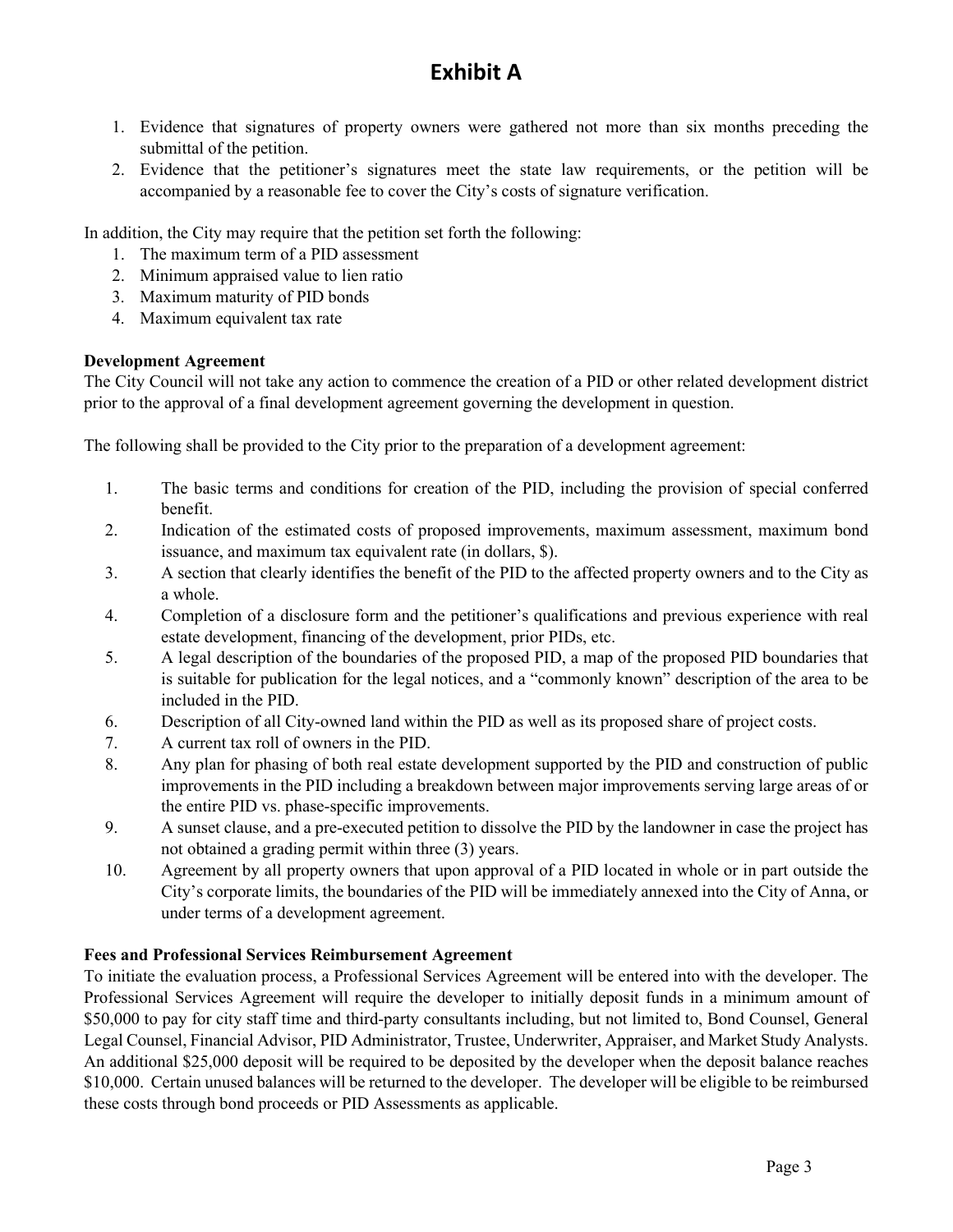In addition to the amounts set forth above, a PID fee of \$3,400 per single family home shall be incurred by each developer at the time the applicable PID is created. Said PID fee shall not be reimbursable from any assessments, from the proceeds of PID bonds, or from any other monies or revenues of the City. Notwithstanding the foregoing or any other provision of this policy, said PID fee shall never be made available to pay the debt service on any PID bonds, directly or indirectly, but may be used by the City for any lawful purpose within its discretion. The City may defer payment of the PID fee until the time of bond issuance or as homes are permitted for construction; provided, however, that payment of the PID fee is not conditioned upon the issuance of PID bonds but shall be an unconditional payment obligation of the developer as consideration for the City's creation of the PID.

### **Development Standards**

The City will consider petitions for PID projects that support real estate developments which confer benefits to the City to a degree that is superior to benefits typically generated by projects that do not involve PID financing.

- 1. The project must include improvements that enhance or implement the City's master plan, including the City's thoroughfare plan and water and wastewater plans and advance the City's trail and park plans.
- 2. In addition to other public improvements, any improvements that are off-site or are part of the City's master plans must obtain approval from the City Engineer prior to being included in the PID.
- 3. Preference will be given to high quality projects that exceed the City's subdivision requirements for overall design, building standards and amenities with enhanced landscaping and appealing architecture throughout.
- 4. Preference will be given to mixed use projects that include a mix of residential, retail and commercial uses.
- 5. Preference will be given to projects where an average home price is expected to substantially exceed other surrounding new home community pricing. If actual home pricing is lower than anticipated or certain other conditions occur, developers or property owners may be required to make a mandatory assessment prepayment (buydown) to account for lower taxable assessed values.

#### **City Consultants**

The City will independently select Bond Counsel, Financial Advisor, PID Administrator, Trustee, Market Study Analyst, Underwriter and Appraiser. The City's PID Administrator will draft the Service and Assessment Plan ("SAP") and prepare all annual updates.

#### **Collection of Assessments**

Prior to the levy of assessments, the City will enter into an agreement with Collin County to include the annual PID assessment payments on the Collin County Tax Bill.

#### **Maximum Assessment**

The annual PID installment shall not exceed an amount that increases the expected total tax equivalent rate (TRE) upon buildout that will place the development within a competitive TRE. A true-up calculation is included in the City's SAP and upon filing of a final plat will ensure that the maximum assessment per Lot Type, as defined in the SAP, is not exceeded, and which may result in a mandatory prepayment from the developer.

#### **PID Bond Issuance Requirements**

In addition to other conditions set forth in a development agreement, the following performance standards and limitations shall apply to PID debt issues approved by the City:

- 1. The maximum term of a PID assessment is not to exceed 30 years and the assessment term must equal the bond term.
- 2. Minimum appraised value to lien ratio of 3:1 or as otherwise approved by the City Council.
- 3. No annual assessment increases once assessments are levied. Assessments for future phases will remain competitive to the original Phase and Lot Type(s) as defined in the SAP.
- 4. Maximum of 2 years of capitalized interest for each bond issue.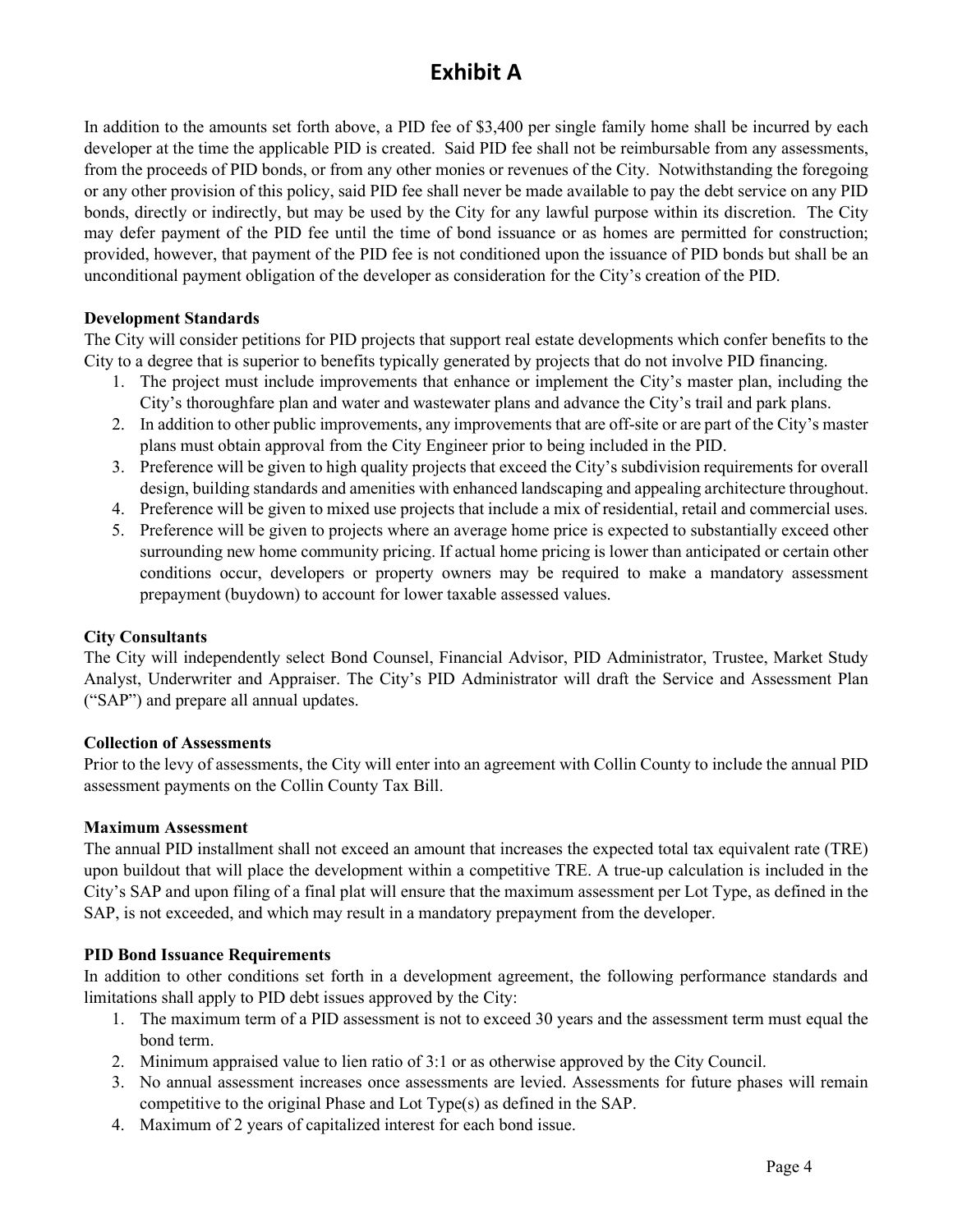- 5. All PID bonds must mature or expire no later than 30 years after being issued by the City.
- 6. All improvements to be funded with PID bonds must be reviewed by the City Engineer or designee, and inspected by the City Inspector, or third-party qualified designee, and built to the City's standards for public improvements prior to dedication and reimbursement.
- 7. Developer is required to demonstrate committed capital in the form of cash deposit, proof of bank financing and/or equity capital, or letter of credit to the City with an amount confirmed by an engineer's opinion of probable cost, which represents the difference between budgeted cost to complete the public improvements assumed to be completed, including private costs to reach final lot values as established in the appraisal and the net proceeds of the PID bonds. The form of committed capital (cash deposit, letter of credit or bank/equity commitment) will be determined by the City on a case-by-case basis on advice from its Financial Advisor.
- 8. The aggregate principal amount of bonds required to be issued shall not exceed an amount sufficient to fund:
	- (i) the actual costs of the qualified public improvements,
	- (ii) required reserves and capitalized interest during the period of construction and not more than 12 months after the completion of construction and in no event for a period greater than 2 years from the date of the initial delivery of the bonds, and
	- (iii) any costs of issuance. Provided, however that to the extent the law(s) which limit the period of capitalized interest to 12 months after completion of construction change, the foregoing limitation may be adjusted to reflect the law(s) in effect at the time of future bond issuances.
- 9. No bond issuance may occur after the expiration of five years after a PID is created if during said five-year period no assessments have been levied for such PID or no development has occurred within the PID; provided, however, this provision shall not apply if the City Council makes written findings that the passage of time without active development should not result in reevaluation of marketability, compatibility with surrounding land uses, and/or other relevant factors.

# **Finance Limitations**

- 1. A developer or landowner may request the issuance of PID bonds in advance of construction of an individual phase of a development subject to compliance with these standards. All such PID bond issues will be subject to approval of the City Council.
- 2. No General Obligation Bonds or Certificates of Obligation bonds will be utilized by the City to directly or indirectly pay, or guarantee payment of, PID bonds.
- 3. If in any calendar year the City issues bonds that would constitute a bank qualified debt issuance but for the issuance of the PID bonds, then the developer shall pay to the City a fee to compensate the City for the interest savings the City would have achieved had the debt issued by the City been bank qualified provided that all other developers or owners directly benefitting from the City issuing PID debt during said calendar year are similarly burdened with an obligation to compensate the City.
- 4. All PID bond issues, if any, will be subject to approval by the City Council.
- 5. If the City Council authorizes the issuance of PID bonds, the City shall issue all such PID bonds in accordance with the protocols and procedures adhered to by the City's Director of Finance for issuing long-term debt instruments including tax notes and bonds.
- 6. Special assessments on any given portion of the property may be adjusted in connection with subsequent bond issues as long as an agreed-upon maximum annual assessment rate is not exceeded, and the special assessments are determined in accordance with the SAP and the PID Act. Special assessments on any portion of the property will bear a direct proportionate relationship to the special benefit of the public improvements to that improvement area. In no case will the maximum assessment be increased for any parcel unless the property owner of the parcel consents to the increased assessment.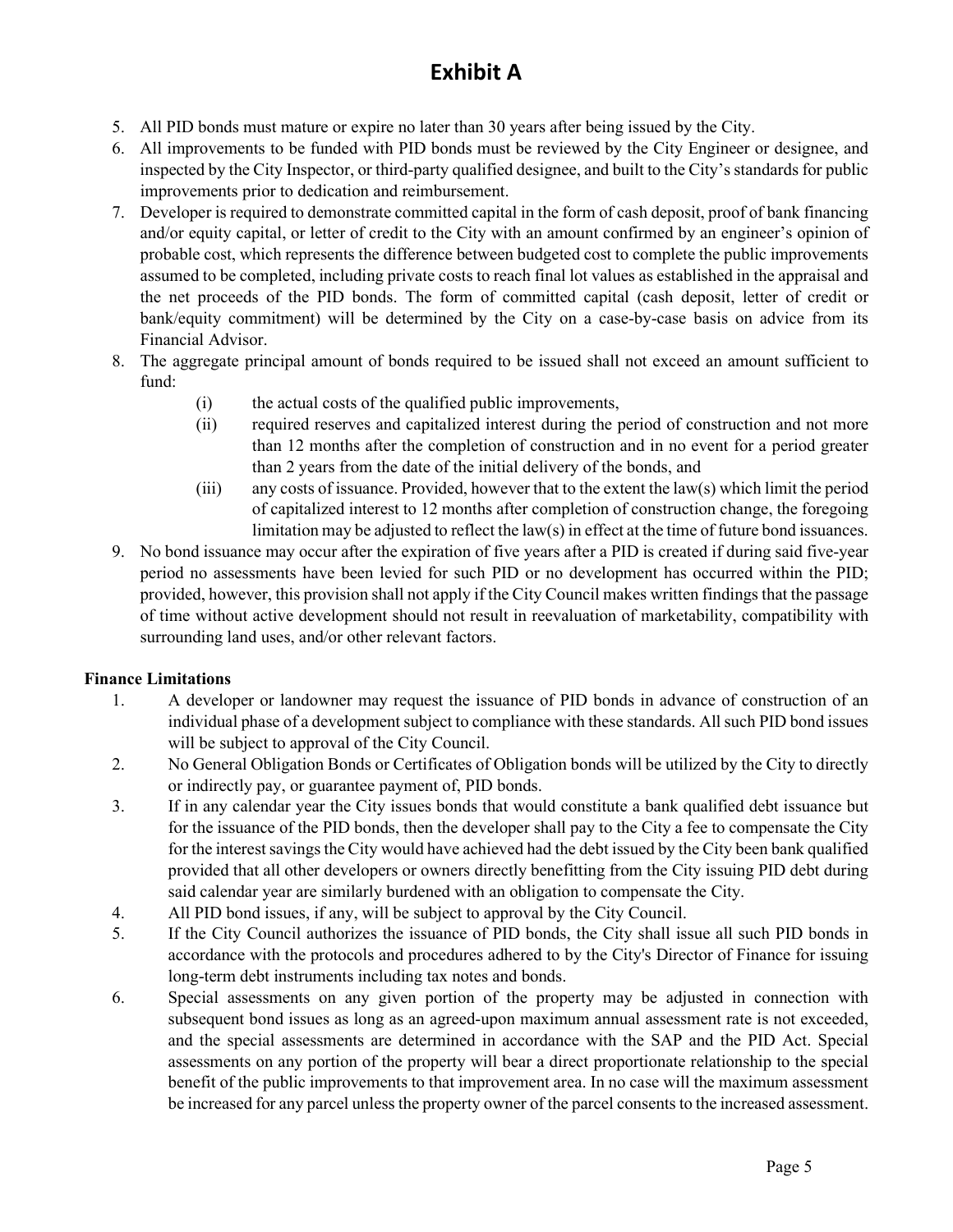- 7. The City shall not be obligated to provide any funds for any improvement except from the proceeds of the PID bonds and PID assessments.
- 8. The City's cost of reviewing a developer payment request from PID bond proceeds, including City staff time and third-party consultant costs, shall be netted out of the amount paid to the developer.
- 9. Each PID bond indenture will clearly state that all debt service payments for the PID bonds shall be payable solely from and secured by the pledged assessments levied against properties within the PID or funds held under a bond indenture for such purposes, and that the City will have no obligation to make debt service payments for the PID bonds from any other sources.
- 10. A PID will be responsible for payment of all the City's reasonable and customary costs and expenses including the cost of any appraisal.
- 11. Improvements funded with PID proceeds will be exempt from any public bidding or other purchasing and procurement policies per Texas Local Government Code Section 252.022(a)(9) which states that a project is exempt from such requirements if "paving drainage, street widening, and other public improvements, or related matters, if at least one-third of the cost is to be paid by or through special assessments levied on property that will benefit from the improvements."
- 12. Any new money PID bonds issued will include a Reserve Fund in an amount equal to the lesser of:
	- (i) the maximum annual debt service on the bonds,
	- (ii) 10 percent of the principal amount of the PID bonds, or
	- (iii) 125 percent of the average annual debt service and that such Reserve Fund will be funded from bond proceeds at the time bonds are issued.
- 13. Pursuant to the PID Act, the interest rate for assessments may exceed the interest rate of the bonds by no more than one half of one percent (0.50%). The City may allocate up to 0.50% of the interest rate component to fund a delinquency reserve, prepayment reserve, or for any other purpose authorized by the PID Act.
- 14. All developers and significant landowners will provide any required continuing disclosure obligations associated with the issuance of PID bonds as required under the respective bond indenture or any other regulatory agreement or regulatory agency. Failure to abide by continuing disclosure requirements may limit access to proceeds and/or future bond issues.
- 15. Developer is required to demonstrate committed capital (e.g., cash deposit, proof of bank financing, or letter of credit) to the City on or prior to the sale date of the PID bonds in an amount confirmed by an engineer's estimate of probable cost, which represents the difference between the budgeted cost to complete the public improvements assumed to be complete in the appraisal and the net proceeds of the PID bonds.
- 16. During a material event of default by the developer under the terms of any agreement between the developer and the City relating to the PID or the property within the PID, the City shall, after providing notice and opportunity to cure, have the right to recapture reimbursements and/or terminate its obligations to the developer.
- 17. All construction of improvements is subject to City review and approval and if applicable, provisions shall be made for dedication to City or to another appropriate entity.
- 18. Improvements to be funded by the PID are limited to those defined as Authorized Improvements under Texas Local Government Code Section 372.003(b)
- 19. Any trails, parks, streets, or other public amenities that are located within a gated community or otherwise inaccessible location to the general public may not be funded or reimbursed by the PID.
- 20. All public parks and trails must be dedicated to the City.
- 21. All roads must be within dedicated rights-of-ways that are conveyed to either the City or to the County government, as appropriate.
- 22. In any calendar year in which PID bonds are issued, a developer must pay the City its actual additional costs, if any, the City incurs in the issuance of its own public securities or obligations on its own taxing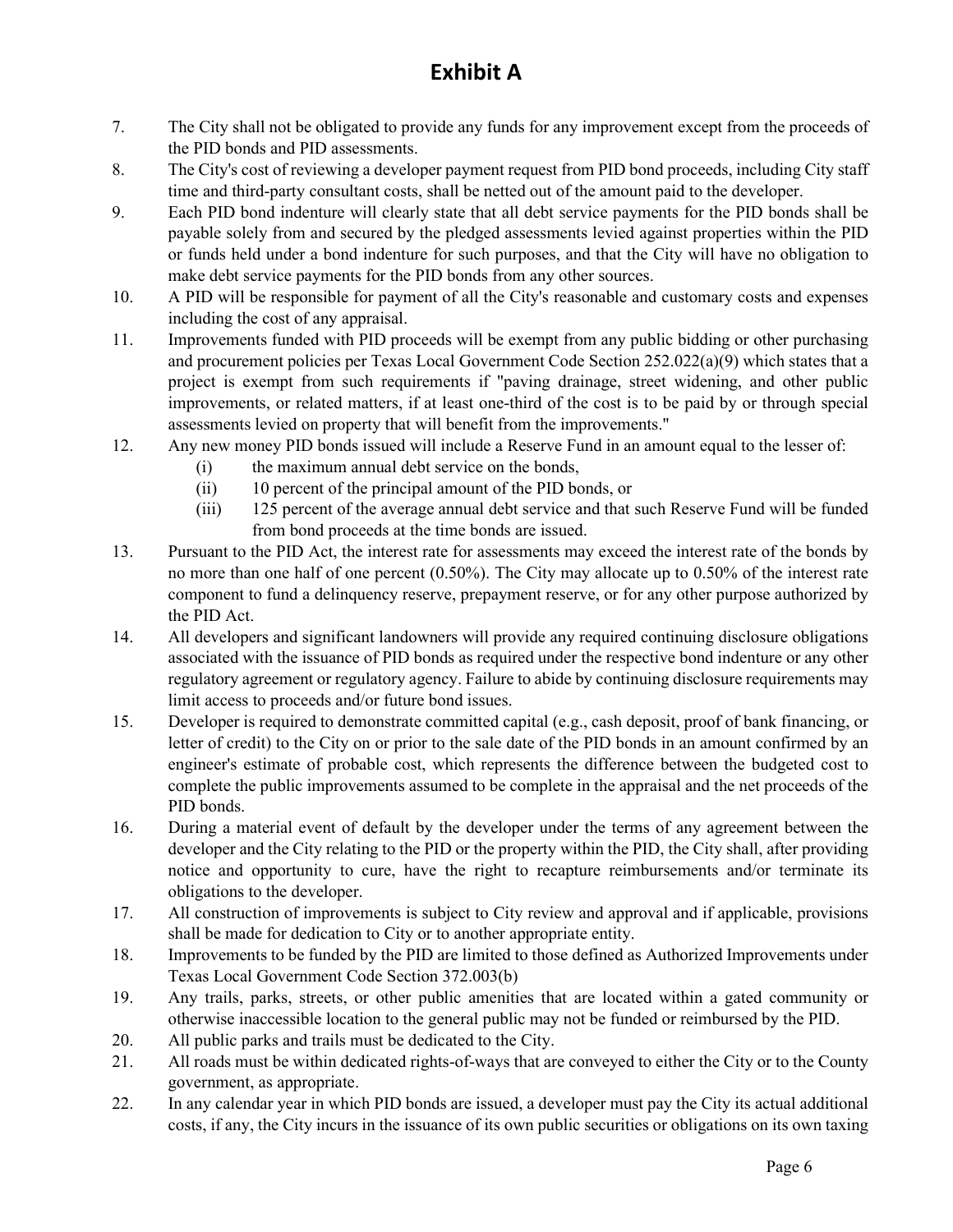power of municipal revenues if the City Obligations are deemed not to qualify for the designation of qualified tax-exempt obligations as defined in section  $265(b)(3)$  of the Internal Revenue Code as amended, as a result of the issuance of PID bonds by the City in any given year.

### **Disclosure to Homeowners**

To provide disclosure to homeowners, the City will require the petitioner to comply with the following:

- 1. Execute a Landowner's Agreement or similar agreement to be recorded in the official public records of Collin County.
- 2. Signage at major entryways and exits.
- 3. Signage and information flyers in any sales centers within the PID that include:
	- a. Frequently Asked Questions
	- b. Total Assessment
	- c. Average Annual Installment
	- d. Equivalent Tax Rate
- 4. Homebuyer disclosure documents, as approved by the City Council, in accordance with Section 5.014 of the Texas Property Code to be signed both at contract signing and at closing with such agreements maintained on file by each homebuilder and available for inspection by the City.
- 5. Developer contracts with homebuilders must require the homebuilder to disclose the PID on any MLS listing.

### **Project Criteria**

In agreeing to create a PID for which debt will be issued to fund the costs of constructing eligible public improvements, the City will require the following:

- 1. The property owner must demonstrate to the City that it has the expertise to complete the new development that the PID will support.
- 2. The property owner must provide the City with its sources of funding the Public Improvements not being funded by the PID.
- 3. The proposed development must be consistent with the entitlements on the property. All required zoning, easements for off-site infrastructure, other required land use approvals or other required permits must be in place for the development prior to the issuance of any PID bonds.
- 4. The property owner must provide evidence to the City that the utility service provider has sufficient capacity to provide all necessary utility services.
- 5. All reasonable estimated costs must be identified before a decision is reached on a request to issue bonds for a PID. Costs to be identified include costs related to creating the PID; costs for construction and/or the acquisition of improvements, the maintenance and operation of improvements (if any) and PID administrative costs. A developer is solely responsible for cost overruns that exceed available PID bond proceeds.
- 6. If the City elects to hire a qualified third party PID administrator to administer the PID, the costs for such administration shall be paid for with PID funds. The PID administrator will be required to prepare the SAP, review and comment on all information provided by the developer, at the direction of the City attend any public hearing regarding the levy of assessments, as well as provide the Annual SAP update and present to Council for approval.
- 7. The PID Financing Agreement (or other applicable PID documentation) shall contain a section which clearly identifies the benefit of the PID to the affected property owners and to the City as a whole (i.e., public purpose) and evidence of insurance policies with coverages and amounts acceptable to the City.
- 8. The SAP shall describe, if applicable, all City-owned land within the PID as well as its proposed share of project costs.